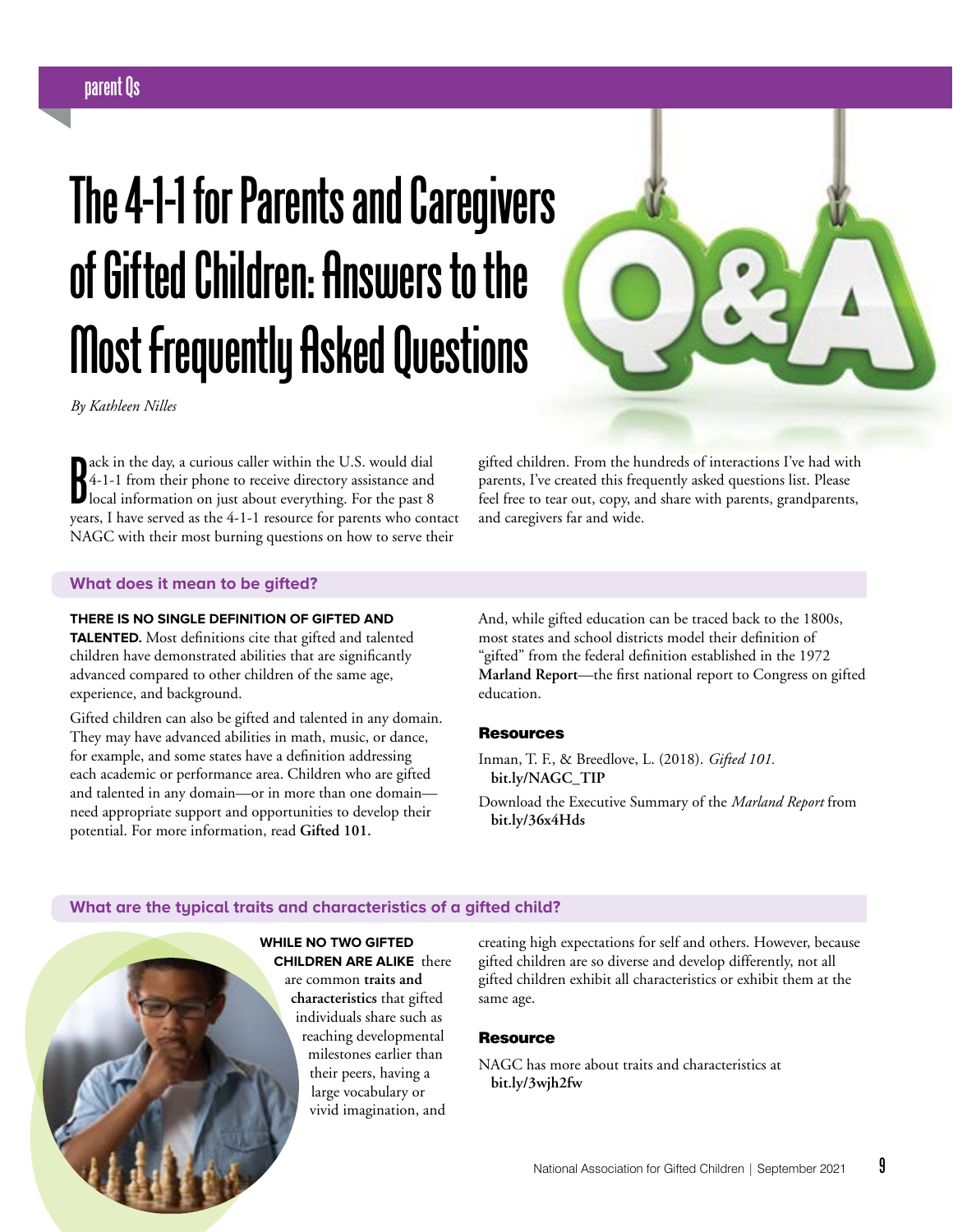# **I suspect my 3-year-old is gifted. He is reading/doing math/creating art/reaching developmental milestones much earlier than his peers. What can I do?**

# **RESEARCH SHOWS THAT PARENTAL SUPPORT IS AN IMPORTANT PREDICTOR OF A GIFTED CHILD'S SUCCESS**

**IN LIFE.** For **young bright children,** even prior to entrance to school, it's essential that parents follow their child's lead by tapping into their interests, sparking curiosity, **nurturing a love of the arts,** and stoking their love of learning. Don't worry about getting too far ahead but, keep in mind, there's a fine balance between following your child's lead and pushing too hard. Young children still need time to play and be creative! Read: **Early Childhood** and **Beyond School Walls: What Parents Can Do to Widen the Horizons of their Gifted Learners.**

You might consider creating an informal portfolio for your young child that includes samples of artwork, lists of books they have read, accomplishments and milestones, and parental observations. Keep it simple—start a binder, drop samples into a file folder, or record notes and videos on your phone. This information may be useful later if it becomes necessary to advocate for early admission to kindergarten or when applying to academic or enrichment programs. Read the **Parent TIP Sheet on Assessments** for more information.

#### **Resources**

NAGC has more information about bright young children at **bit.ly/3xgPUiE**

For more about nurturing a love of the arts visit **bit.ly/3ykmws0**

Hertzog, N. B., & Smutny, J. F. (2016). *Early childhood.* **bit.ly/NAGC\_TIP**

Nilles, K. (2016). *Assessments.* **bit.ly/NAGC\_TIP**

Smutny, J. F. (2014). *What parents can do to widen the horizons of their gifted learners.* Download at **bit.ly/36d1nnA.**

#### **Is a child born gifted?**

**NO CHILD IS BORN GIFTED—ONLY WITH THE POTENTIAL FOR GIFTEDNESS.** The potential for giftedness or a high level

of intellectual development begins early in a child's life. Studies since the early 1970s consistently show that such development is the result of an interaction between the child's genetic endowment ("nature") and a rich and appropriate environment in which the child grows ("nurture"). Those children fortunate enough to have opportunities to learn and develop their uniqueness in an environment that responds to their needs will be able to maximize their potential.

#### **Resource**

For more information about nature vs. nurture visit **bit.ly/2VbH1ch**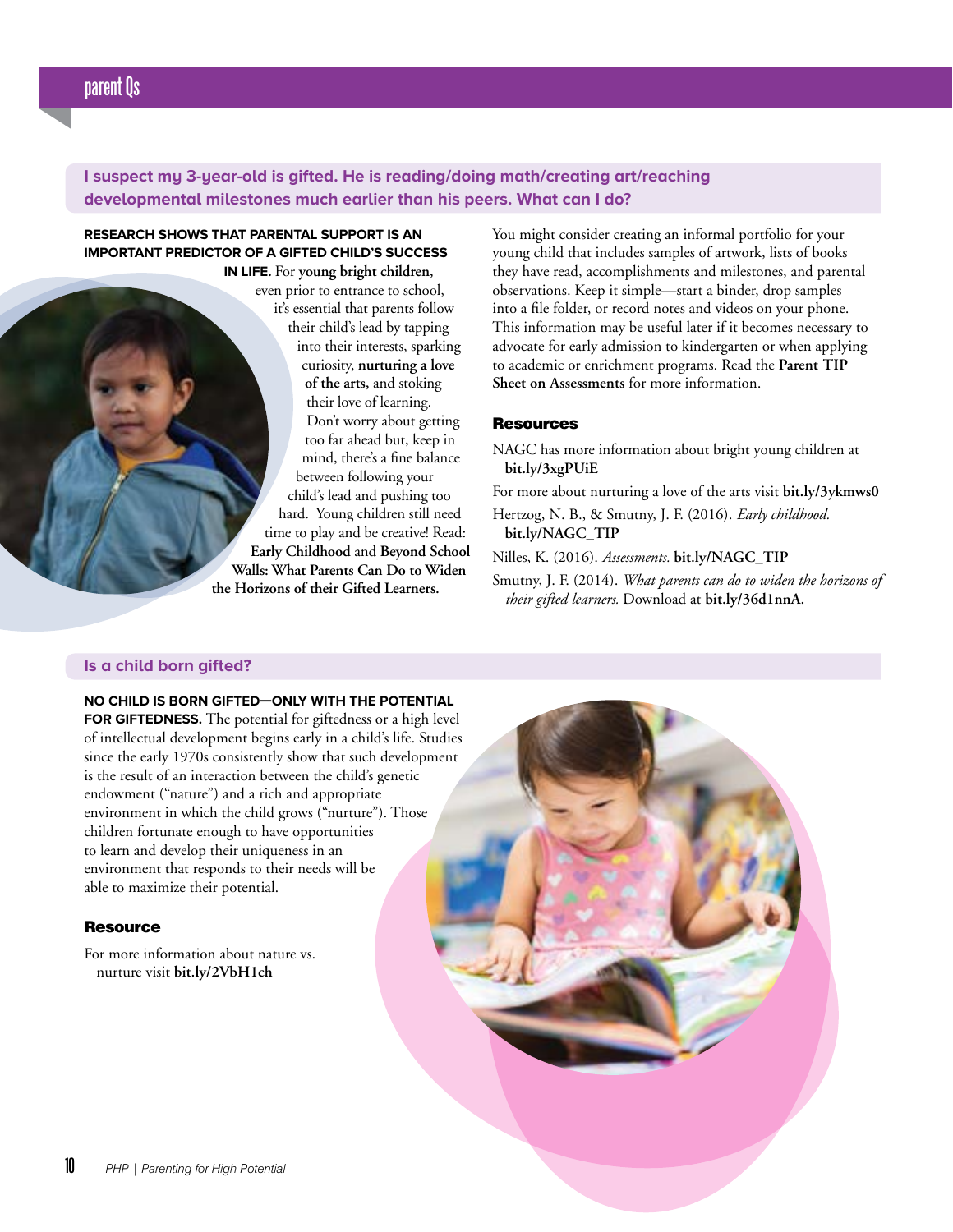#### **Any ideas on who can help me support my child?**

**THE GIFTED COMMUNITY OFFERS A WEALTH OF EXPERTISE VIA NON-PROFIT GROUPS, VOLUNTEERS, AND PROFESSIONALS SPECIALIZING IN GIFTEDNESS.** While

studies have shown that parents are the best advocates to ensure their gifted child's needs are met, other resources offer parents guidance and support. In addition to the many resources NAGC offers at **www.nagc.org,** another resource is your state gifted education association. Each state association is different, though, and most state gifted associations are volunteer-run organizations. Many do not have extensive

resources and/or staff to answer individual questions. However, the gifted community is very generous, and many volunteers are passionate parents and educators who have walked in your shoes. It's worth inquiring to see if they can provide state and/or local guidance. NAGC's website has state-by-state information.

To support your child's social-emotional needs, you may wish to reach out to **SENG (Supporting Emotional Needs of the Gifted).** Seeking the counsel from professionals, such as psychologists or attorneys with expertise in serving gifted children, may eventually be required but are typically hired when all other advocacy efforts fail. Read **Finding a Mental Health Professional** for tips on when it is necessary to seek a psychologist or family counselor to support your gifted child.

#### **Resources**

For state gifted education association information, visit **www.nagc.org/information-publications/gifted-state**

Peters, M. P. (2018). *Finding a mental health professional.* **bit.ly/NAGC\_TIP** 

Supporting Emotional Needs of the Gifted (SENG). **www.sengifted.org**

# **How and where do I get my child tested for giftedness?**

#### **TESTING IS NOT ESSENTIAL NOR THE END GOAL IN**

**SUPPORTING A GIFTED CHILD;** the goal is to meet your child's needs. If parents can find ways to nurture their child's giftedness in math, reading, or creativity on their own, it's not imperative to immediately seek an assessment. However, ability (IQ) and achievement tests are often used as part of the process to identify or qualify a student for an academic or enrichment program for gifted children. Tests should be administered by a licensed psychologist who is experienced in working with gifted children. Testing for giftedness does not typically occur until children are at least 5 or 6 years old.

#### **Resource**

Nilles, K. (2016). *Assessments.* **bit.ly/NAGC\_TIP**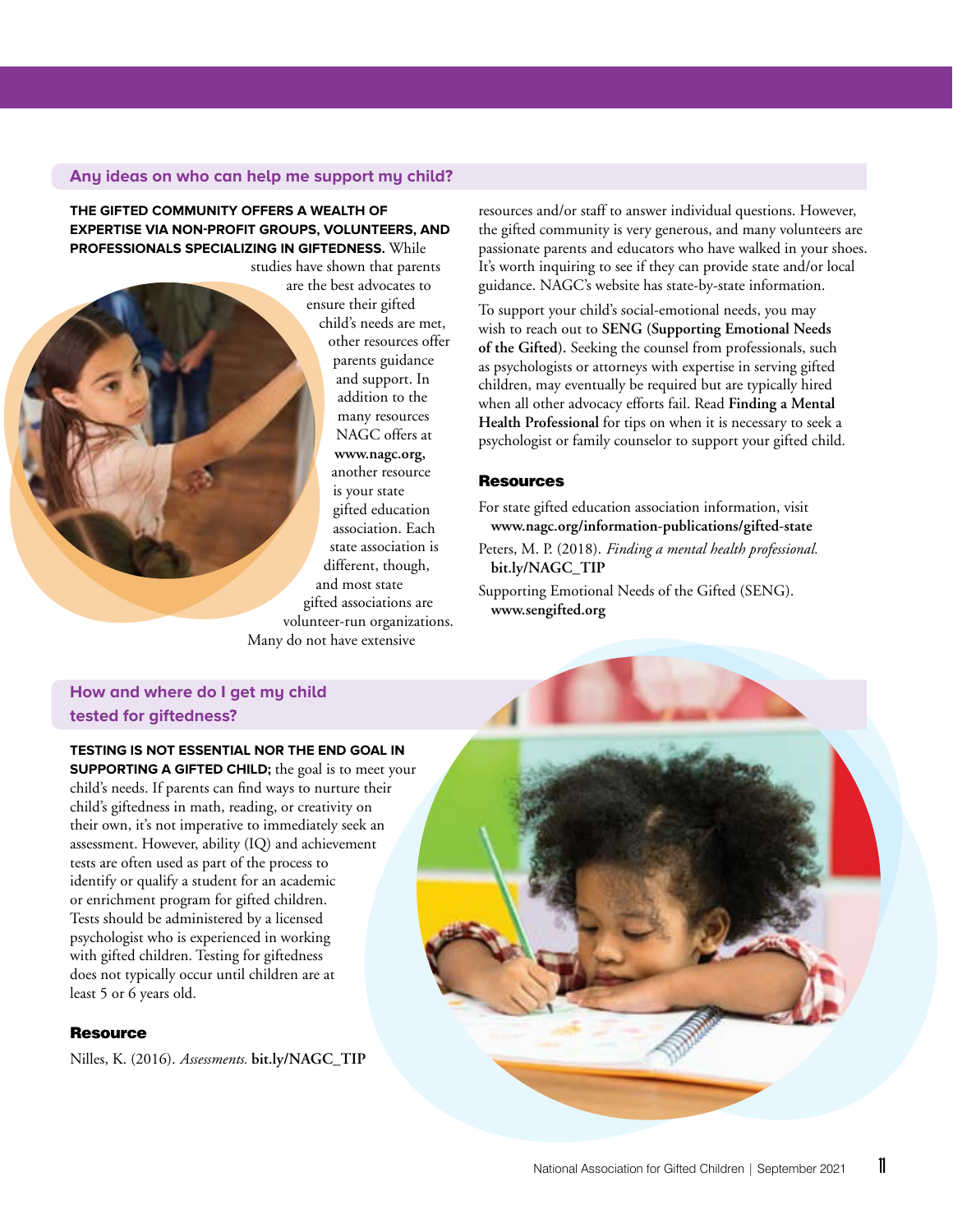#### **Does my child's school test for giftedness?**

#### **SOMETIMES. IT DEPENDS ON THEIR POLICIES AND**

**PROGRAMS.** Testing is often used as a measurement tool to qualify for a specific program or when it is suspected that a student's gifts and talents are not being recognized. School-age children are typically tested using *group* testing methods through their school's gifted and talented screening program. It is rare that any *individual* test of ability or achievement will be offered to gifted students by their school or district.

Depending on the district, tests are conducted in the primary grades as part of a screening process for special services, including gifted programming. Some districts are starting to adopt a universal screening process (where all students are assessed), but not all follow that practice.

Assessments provide data points, but do not automatically guarantee placement in gifted programs. Most states do not require districts to follow the same identification process or to provide services in specified domains. As a result, most

variables that are key to gifted education programming are left to the district or individual school. Parents and administrators should work together in a positive and collaborative spirit to use test data as one of several measures to develop an appropriate educational strategy for gifted students. In addition, schools should match the identification process for program admission to the focus of the program (e.g., If screening for an advanced math program, it's not appropriate to base decisions on an essay that is used for admission to an advanced language arts program.) It's important to remember that a multi-criterion, portfolio-based approach for identification (beyond an IQ test) is considered best practice.

#### **Resources**

NAGC has information about testing, types of tests, and ways to identify young advanced learners. Visit **bit.ly/3wFLukq** and **bit.ly/3xLDRKI**

#### **English is not my child's first language. Are there other identification tools?**

**THERE ARE OTHER TOOLS BEYOND IQ TESTS THAT CAN AND SHOULD BE USED FOR IDENTIFICATION.** Scholars agree there are many challenges in creating equitable identification procedures for culturally and linguistically diverse students, students who are disabled, and those from low-income backgrounds. Many districts rely on verbal ability tests and high cutoff scores, which can unfairly discriminate. An identification strategy that includes multiple assessments is the best way to ensure no gifted learner is overlooked. Other identification tools may include non-verbal tests, universal screening using local norms, rating scales (assessing creativity, leadership, motivation, problem solving, inquisitiveness, humor, and academic abilities), teacher recommendations, parent observations, student self-nomination, classroom performance, and portfolio material.

#### **Resources**

- Davis, J. L. (2010). *Bright, talented, & Black: A guide for families of African American gifted learners.* Great Potential Press.
- Goudelock, J. D. L. (2019). *Nurturing African American gifted children.* **bit.ly/NAGC\_TIP**
- NAGC. (2011). *Identifying & serving culturally & linguistically diverse gifted students* [Position Statement]. **bit.ly/3Aos9Xl**
- Traits, Aptitudes, and Behaviors Scale (TABS), **bit.ly/TABS\_Rating**
- Torrance Tests of Creative Thinking, **www.ststesting.com**

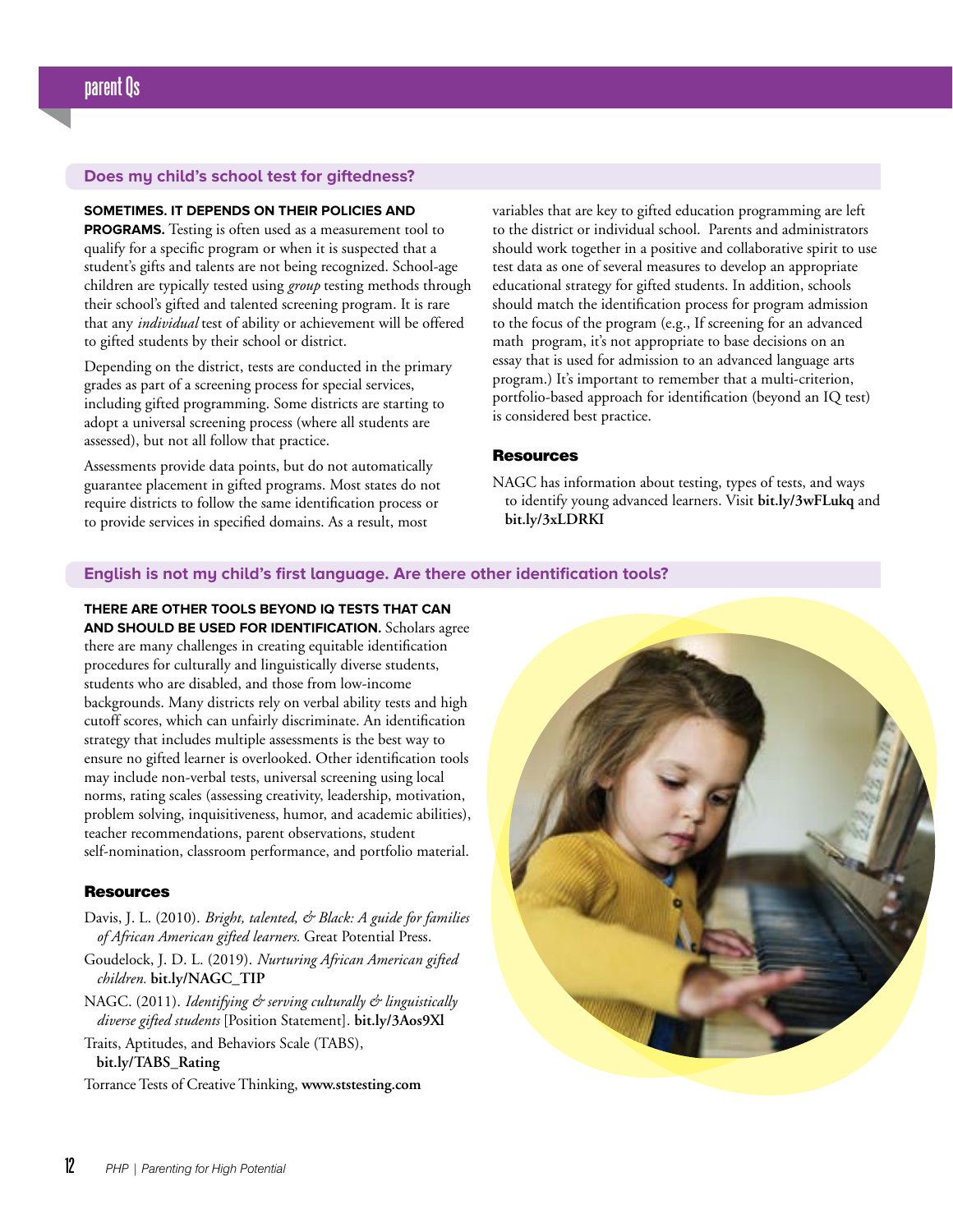#### **How do I get my child enrolled in the gifted program in our school/district?**

#### **EVERY STATE IS DIFFERENT, AND A WIDE RANGE OF POLICIES, PROGRAMMING, AND FUNDING EXISTS**

**THROUGHOUT THE U.S.** There is no federal mandate for gifted identification, programming, and/or services, so all policies related to supporting gifted and talented children occur at the state and local levels. State policies typically defer to districts to determine the subject areas for gifted programming, the grades in which the programs are offered, and the number of students who will be served. Parents might start by visiting their state department of education website to better understand whether their state mandates identification and services for gifted children, how giftedness is defined, and whether funding is provided to districts to support gifted children. Read NAGC's **2018-19 State of the States in Gifted Education** report for the most up-to-date data from all 50 states and the District of Columbia to compare your state to others.

Next, look on your local school district's website to better understand its gifted policies and programs and if/when assessment/identification occurs and how that is conducted. Contact the gifted coordinator in your district to ask questions

about how the district handles placement of young, gifted learners, and if early entrance to kindergarten is permitted. You may ask about how they handle acceleration and if they have ability grouping for students who are academically advanced, even at a young age. Because they exhibit giftedness differently than others, students of color often go unnoticed when identifying for gifted programs. Read **Nurturing African American Gifted Children** for more information. Children with disabilities and children whose first language is not English may also need alternate assessments to determine program/service eligibility.

#### **Resources**

For information about state policies and practices in gifted education, download the *2018-2019 State of the States in Gifted Education* report from **bit.ly/3CqasIL**

Goudelock, J. D. L. (2019). *Nurturing African American gifted children*. **bit.ly/NAGC\_TIP**

### **My son missed the cut-off requirements for the gifted program in our school/district. What can I do?**

**YOU MAY NEED TO ADVOCATE WITH THE DISTRICT TO HAVE HIS CASE REEVALUATED. FIRST LOOK TO SEE IF THERE'S AN APPEALS PROCESS.** While states may set the policy agenda with respect to supporting gifted and talented children, the interpretation of these policies falls to the district/ school level. And, while there may be state laws and policies, there may not be specific state funding to support identification and programming. Therefore, nearly all decisions regarding identification, programming, and services are determined by the individual school district or school building.

If you suspect that your child is gifted but was overlooked or did not qualify for your district/school's gifted program, look on your district/school's website for information on the appeals process. If one is not outlined, reach out to the gifted coordinator or another administrator to inquire about how to appeal the decision. If an appeal is not possible, you may need to begin the advocacy process to build a case for why your child should be included in the gifted program. Read the **Parent TIP Sheet: Advocacy** for ideas on how to best approach your school. Remember, it's essential to be professional, polite, and prepared.

#### **Resource**

Harris, K. L. (2017). *Advocating for gifted services.* **bit.ly/NAGC\_TIP**

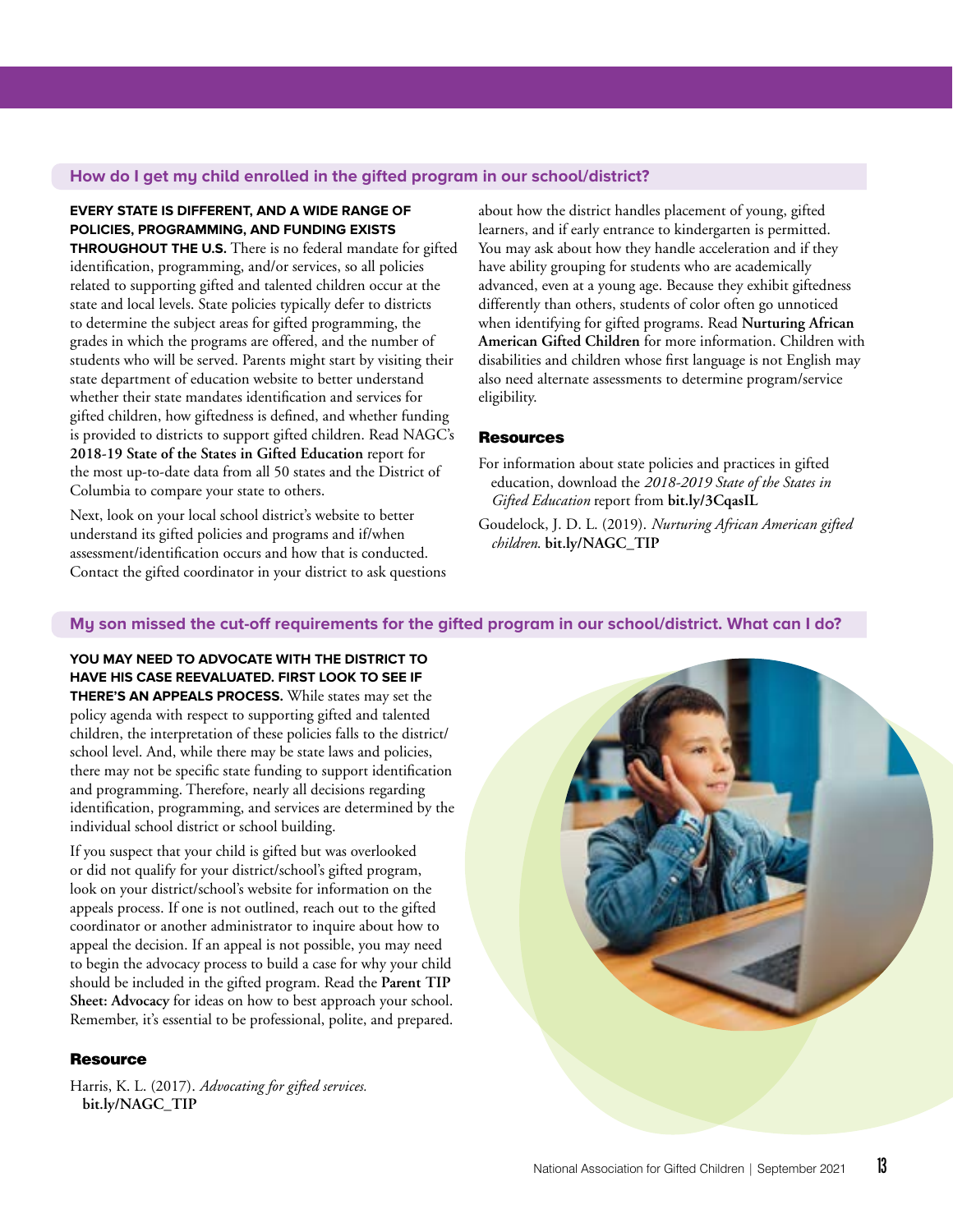**There are no gifted programs in my child's school. Isn't there a law that mandates gifted children receive appropriate services?**

**THAT'S UNFORTUNATE, BUT MORE COMMON THAN YOU THINK.** There is no federal law requiring schools to provide services to gifted learners. Many states also do not mandate services and instead leave all decisions about gifted students to local school districts. As a result, families encounter a wide range of programs and services from state to state and district to district within a state. Browse NAGC's **Gifted by State** information to learn more about your state's laws and policies for gifted children. Be sure to download the most recent **State of the States in Gifted Education** report for comparative data by state. To secure less official, modest accommodations at the local level, many parents work directly with their child's classroom teacher and school principal. Others find it necessary to join with other parents to establish services for gifted students in their child's school and district. Well-informed and passionate parent advocates often have great success in affecting change in

their local and state policies in support of gifted students. Read **Advocating for Gifted Services** and **Starting and Sustaining a**  Parent Group for ways to build grassroots momentum to change gifted policies and programming.

#### Resources

- Get a general sense of your state's gifted education policies and practices at **https://www.nagc.org/gifted-state**
- For more detailed information about your state, download the *2018-2019 State of the States in Gifted Education* report from **bit.ly/3CqasIL**
- Harris, K. L. (2017). *Advocating for gifted services.* **bit.ly/NAGC\_TIP**
- Download *Starting and Sustaining a Parent Group* from the NAGC website at **bit.ly/3hfAzJK**

#### **My child is bored in school. What can I do?**



#### **THE FIRST PLACE TO START IS WITH YOUR CHILD'S**

**TEACHER.** While your child might say she is "bored," it's important to get specifics from your child (e.g., she read the book that is used in her reading class two years ago) so that you can have a productive conversation with your child's school. Do not to use the term "bored" when communicating with your child's school as this may insult educators who take pride in developing stimulating curricula for all students. Your first point of contact should always be your child's classroom teacher, as they know your child best. Read **Classroom Advocacy, How to Communicate with your Gifted Child's School** and **Advocate for Your Child** for tips. Ultimately, teaching your gifted child to be a strong **self-advocate** will help them learn to communicate their needs with their teachers directly, while mastering a lifelong skill.

#### **Resources**

- Read more about advocating for your child at **https://www. nagc.org/get-involved/advocate-high-ability-learners/ advocate-your-child**
- Douglas, D. (2018). *Self-advocacy.* **bit.ly/NAGC\_TIP**
- Smutny, J. F. (2015, August). Communicating effectively with your gifted child's school. *Parenting for High Potential,* 4–8.
- Smutny, J. F., Georgiades, S., & Nilles, K. (2016). *Classroom advocacy.* **bit.ly/NAGC\_TIP**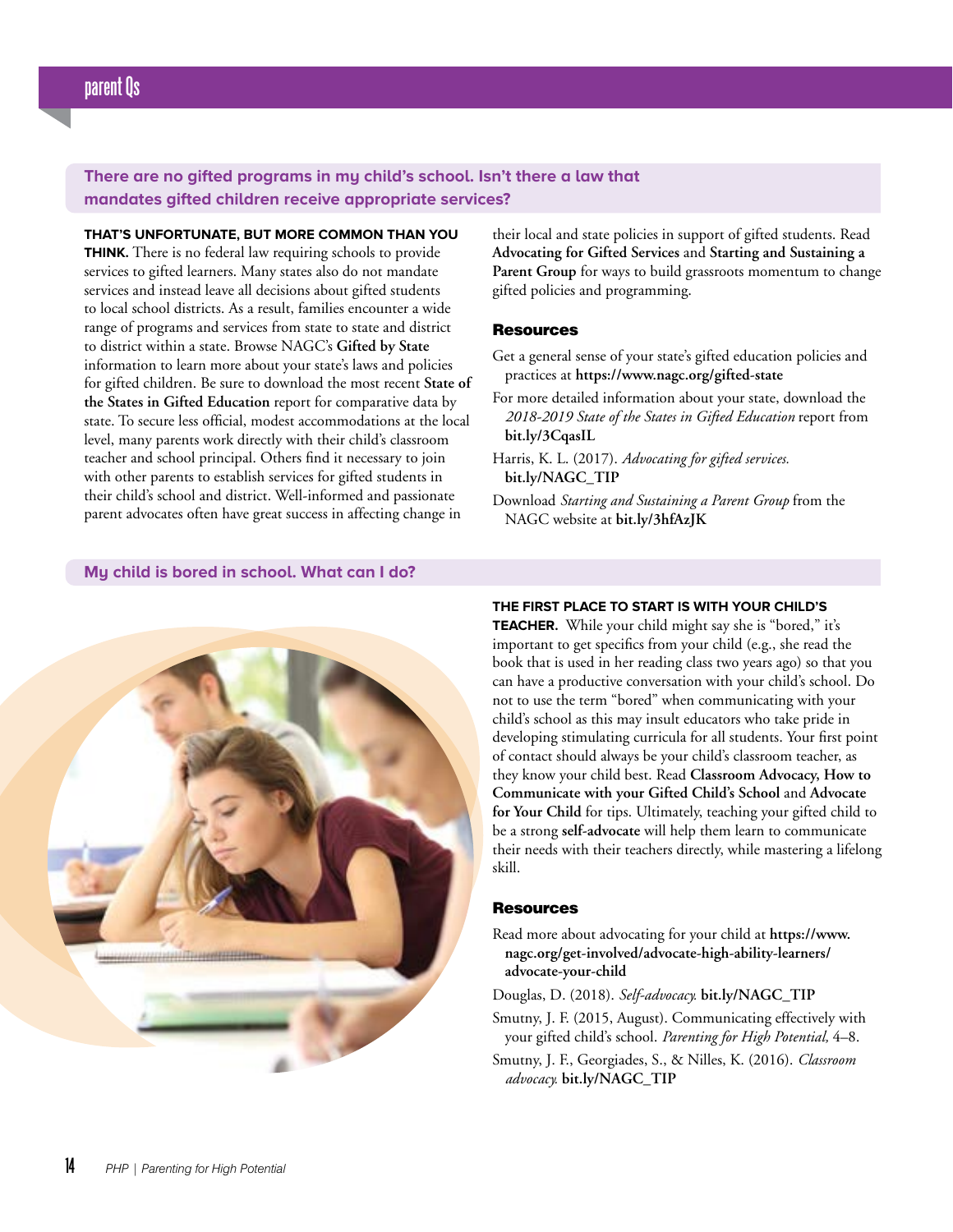# **My daughter is unmotivated and is not working to her potential. What is going on? What can I do to help?**

#### **UNDERACHIEVEMENT IS THE UNANTICIPATED DIFFERENCE BETWEEN ABILITY AND ACCOMPLISHMENT.** A lack of

motivation or **underachievement** is a complex issue for gifted children, as various interwoven causes may exist. These include: social issues such as peer pressure; psychological issues such as emotional sensitivities or **perfectionism;** undiagnosed **learning disabilities;** lack of interest in curriculum (or curriculum is not challenging and engaging); and low teacher expectations, especially with **twice-exceptional,** minority, and students from low-income backgrounds.

Talk to your child and the teacher. It is important to work with your child while helping the school find appropriate options to provide supportive and stimulating learning opportunities.

Sometimes a **licensed psychologist or counselor** is needed to help identify the underlying causes and provide appropriate interventions and supports.

#### **Resources**

For more on underachievement visit **bit.ly/3hwzXhL**

Read more about twice-exceptional learners at **www.nagc.org/supporting-twice-exceptional-students**

For more about the comprehensive assessment that may be needed to determine if a gifted student also has a learning disability, read NAGC's position paper: *Ensuring Gifted Children with Disabilities Receive an Appropriate Education.* **bit.ly/3wi4Yv5**

Wilson, H. E., & Adelson, J. L. (2017). *Perfectionism.*  **bit.ly/NAGC\_TIP**

Peters, M. P. (2018). *Finding a mental health professional.*  **bit.ly/NAGC\_TIP**

# **My gifted child has the intellect of a child several years older but sometimes he acts much younger than his peers. Is this normal?**

#### **HAVE YOU HEARD THE TERM ASYNCHRONOUS**

**DEVELOPMENT?** Gifted children vary in their abilities and often their patterns of growth differ from their age peers. When the social, emotional, physical, intellectual, and creative aspects of a person develop on a trajectory that is outside of norms, and at an uneven rate, it is described as asynchronous development. For example, a 6-year-old child with a 9-year-old mind wants to draw and write like a 9-year-old, but his motor coordination is age appropriate. A 5-year-old girl may be reading at an 8th grade level, but she is at grade level in math. A young, gifted child may cognitively understand difficult concepts such as death and

#### **What can I do to help my child make friends?**

**SOME GIFTED CHILDREN FIND IT DIFFICULT TO MAKE SOCIAL CONNECTIONS WITH THEIR SAME-AGE PEERS** 

Experts believe that a gifted child's friendship pattern and social concept is more related to their mental age rather than their chronological age. This means a gifted 6-year-old boy may be 6 years old chronologically but have the mental age of an 11-year-old. As a result, gifted children tend to look to other gifted children, older children, or even adults to make social connections. Gifted children may have different sets of friends idea peers and age peers—based on intellectual ability, interests, intensities, maturity, and temperament. Finding like-minded peers (those who share same interests) is sometimes more important to them than socializing with age mates, although many gifted children enjoy playing sports, or music, or other activities with others their age.

social justice but may not have the life experience or emotional maturity to handle these concepts. Both children who are developing asynchronously and their parents require appropriate support; read the Parent TIP Sheet on **Asynchronous Development** for more information.

#### **Resource**

Guilbault, K., & Kane, M. (2016). *Asynchronous development.*  **bit.ly/NAGC\_TIP**

It's important to find other families like yours, so that parents have support and your child can connect with those who are like-minded. Look out for programs/classes through museums, orchestras, universities, and enrichment programs tailored to high-ability children to stimulate curiosity in areas of interest. You might do an internet search for "programs for high-ability young children" or "gifted children meet ups" to see what comes up in your local area. Read **Making Friends** for additional tips.

#### **Resource**

De Bonte, A., Mall, K. & Kane, M. (2017). *Making friends.*  **bit.ly/NAGC\_TIP**